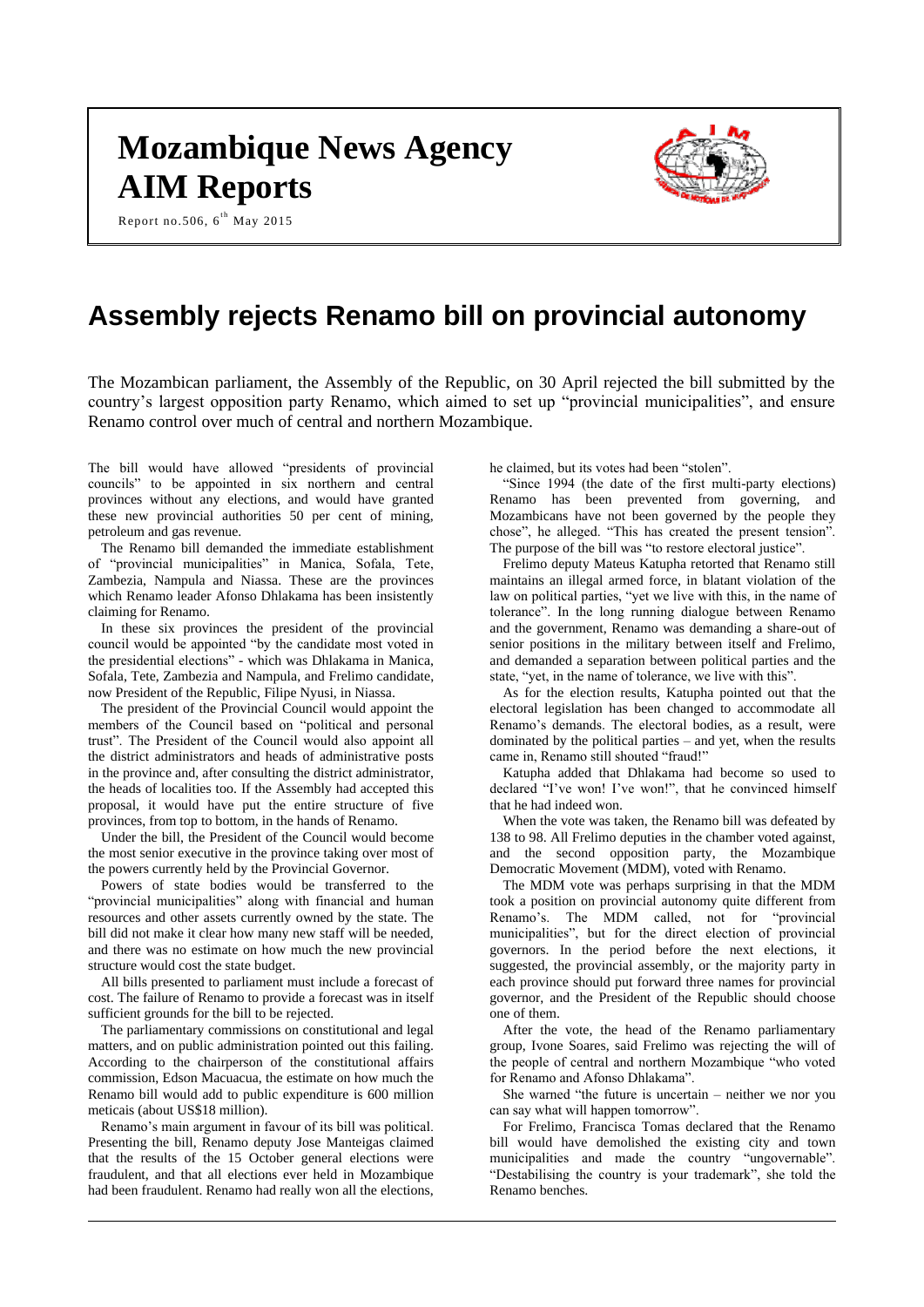# **First stone laid for new health institute**

Health Minister Nazira Abdula and Japanese ambassador Akira Mizutani on 4 May laid the first stone of a future Maputo Institute of Health Sciences (ICSM).

The Japanese government, through the Japan International Cooperation Agency (JICA), has made US\$18.46 million available for the construction of the new Institute, in the outlying Maputo neighbourhood of Zimpeto.

The ICSM is intended to train mid-level staff in areas such as nursing, mother and child health, preventive medicine, laboratories, and maintenance of hospital equipment.

There is the seventh mid-level health institute to be set up in Mozambique, and the second in the capital.

"Courses will be given here that we don't have in the current Maputo Health Science Institute, which is already too small for our needs", said Abdala. "For example, the exiting institute does not have a course in odonto-stomatology".

The new institute will be able to cater for 900 students. It will have 15 classrooms, six laboratories, a computer centre, and a dormitory where 160 students can sleep.

The institute will be built by a Japanese contractor, Dai Nippon Construction, which will be supervised by a Japanese consortium formed by the companies Matsuda Consultants International and Intem Consulting.

Asked by reporters about the recent shortage of medicines, notably the pain-killer paracetamol and insulin (used to treat diabetes), in hospitals in the northern province of Nampula and in Maputo Central Hospital, Abdula said the situation has been solved and the hospitals concerned are now supplying medicines normally to their patients.

In Maputo Central Hospital, the largest health unit in the country, "we did indeed have some problems with a lack of insulin", Abdula admitted. This was because one of the hospital's staff decided, on his own initiative, to interrupt the distribution of insulin, without any explanation. He has subsequently been suspended from duty.

As for Nampula hospitals running out of paracetamol, Abdula blamed this on "problems in managing stocks. When we became aware of this, we tried to find out what was happening, and we sent paracetamol there".

#### **Tourmalines seized in Nampula**

Police have seized about 100 kilos of tourmalines at Nampula International Airport, in the north of the country, thus aborting an attempt to smuggle the precious stones to China.

According to a report in the daily "O Pais", the tourmalines were about to be loaded onto a Kenya Airways flight to Nairobi. At the final checkpoint through which baggage passes, the police became suspicious, because there was no identity tag on the bundles in which the tourmalines were wrapped.

The police detained the passenger and an official in the airport cargo section who was apparently bribed to facilitate the smuggling attempt.

"Those previous stones arrived at the airport in a doubtful manner, and they passed through several control points in a fraudulent fashion, certainly with the collaboration of an airport official", said Cise Panguene, the spokesperson for the Nampula Provincial Police Command.

The police were attentive to such matters, she said, since this as not the first time traffickers had tried to move precious stones through the airport. In February, the police arrested two Chinese citizens who were trying to smuggle 50 kilos of precious stones, including rubies, out of the country.

# **World Bank loan for higher education**

The World Bank on 28 April approved a loan of US\$45 million to support the Mozambican government's projects in higher education, science and technology.

According to the World Bank, "continuous education expansion and high population growth has resulted in an increase in primary and secondary education enrolment and completion rates, which, in turn, has increased pressure to expand opportunities for Higher and Technical and Vocational Education".

In 2004 only a handful of pupils – less than  $8,000$  – graduated from second level secondary education (12th grade). That figure more than quintupled, to 41,500, in 2012, and growth is projected to continue at a rapid pace. The government forecast that 140,000 pupils will graduate from secondary education in 2016, and that this number will double, to 280,000, by 2020.

There are now 48 higher education institutions, both public and private, in Mozambique, and the World Bank notes that "the level of resources is inadequate to meet the system's growing needs. System expansion has led to inadequate provision of access to laboratories, modern technological tools and computers, and challenges have emerged regarding overall quality and relevance of training provided".

World Bank country director for Mozambique Mark Lundell commented, "Mozambique's rapid economic growth has increased demand for graduates even more than supply has been able to provide, especially for graduates within applied sciences and engineering, and skilled technicians. Promoting more equitable access to post-basic education is critical for shared prosperity."

The loan, from the International Development Association (IDA) will support the government's drive to "increase the number and raise the quality of graduates at the undergraduate and graduate levels".

It will also "strengthen the national research capacities to produce research outputs of relevance to strategic economic sectors", and strengthen the institutional framework for technical and vocational education.

The leader of the project, Ana Ruth Menezes, stated that "preparing the young generation adequately for a productive life through education, including technical, vocational and higher education options, is critical for job-creation, productivity, competitiveness and poverty reduction".

## **South African workers return**

The Irish company Kenmare Resources on 28 April announced the return of South African workers to its dredge mine in Moma district, on the coast of the northern Mozambican province of Nampula.

On 20 April the company had announced a temporary repatriation of South Africans from its Moma operation as a precautionary measure "due to unrest regarding foreign workers in South Africa which has recently created reciprocal unrest concerning South Africans working in Mozambique".

The company employs 1,391 people, of whom 62 are South African. According to Kenmare, the temporary withdrawal of these staff led to "minimal disruption to operations at the mine".

Other South African workers were withdrawn from Mozambique by the petro-chemical company Sasol and by the Brazilian mining company Vale.

The repatriations were carried out because of a fear of reprisals for the wave of xenophobic attacks in South Africa.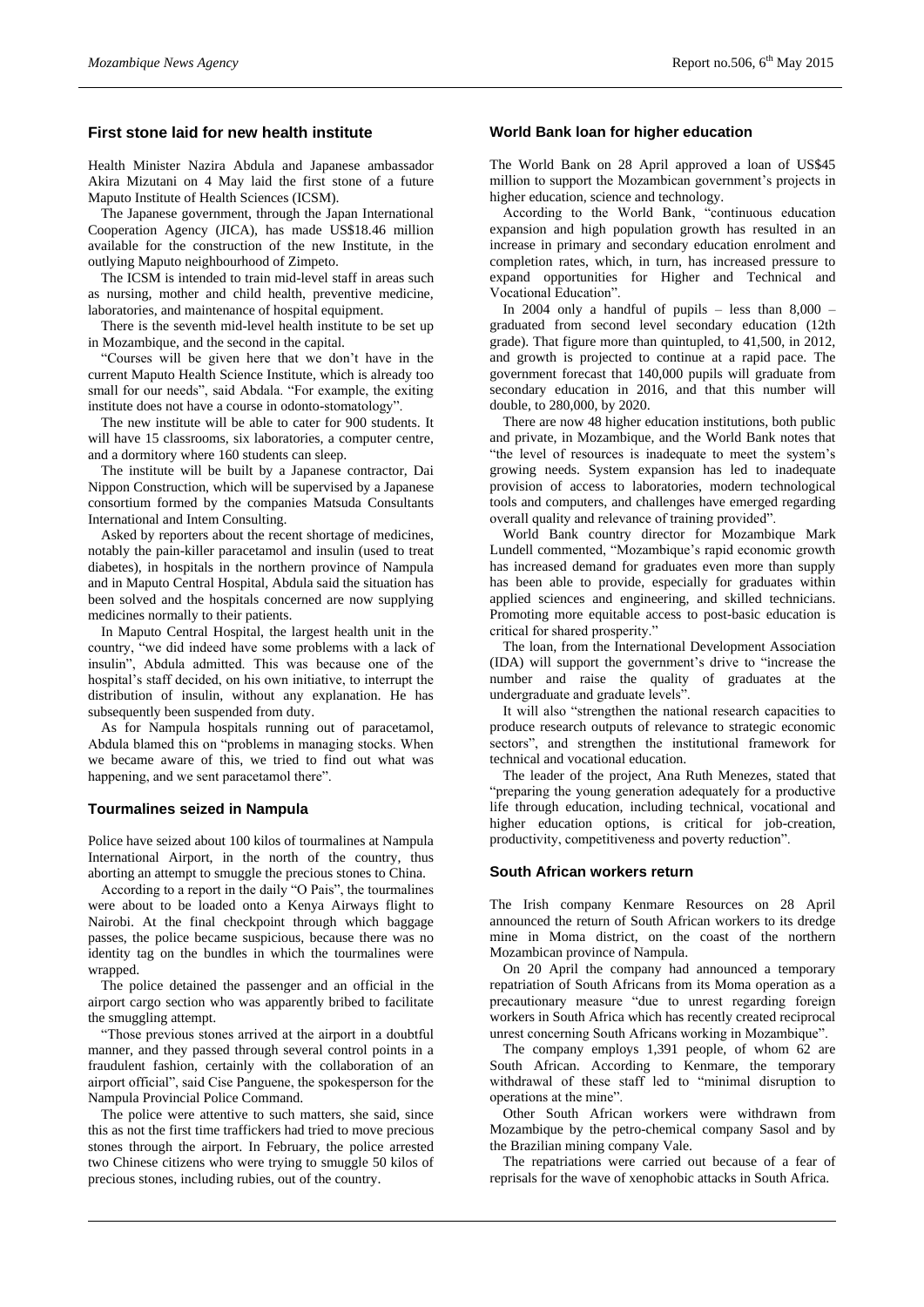# **Strike in Nampula cashew factory ends**

Mediation by the Labour Ministry has brought to an end a strike by workers at the Condor Caju cashew processing factory at Anchilo, on the outskirts of Nampula city.

The 960 workers of Condor Caju went on strike from 21 to 24 April, demanding higher wages and the immediate removal of the factory manager.

The Centre for Labour Mediation and Arbitration (COMAL) and the General Inspectorate of Labour, which are both Labour Ministry bodies, mediated, and persuaded the workers to return to work on 27 April.

According to a Labour Ministry, workers and management reached an agreement "to solve the problems raised by the workforce, including the demand to dismiss the company manager, since they regard him as being the cause of the malaise in the company".

The strikers had also complained about an excessive work load, lack of medical care in the event of work accidents, and failure of the company to provide them with basic information, including copies of their contracts, and information on their social security payments.

The strikers failed in their demand for wages above the rise in the statutory minimum wage decreed by the government, but COMAL and the IGT promised that they would monitor the situation to ensure that irregularities detected in the factory, particularly those which put the workers' health at risk, will be corrected.

The two Labour Ministry bodies urged both the employer and the workers to respect the rights and duties of both sides as laid down in Mozambican labour legislation, in order to avoid future conflicts arising "because of lack of dialogue".

#### **Strikers win long term contracts**

Workers on the bridge over Maputo Bay, who went on strike on 27 April, have won their main demand, for work contracts for an indeterminate period, rather than precarious contracts for only two months which led the workers to fear that they might be fired at any moment.

The workers are employed by the China Road and Bridge Corporation (CRBC), hired by the state owned Maputo South Development Company to build the bridge over the bay from central Maputo to the district of Katembe.

About 200 of them (including metalworkers, mechanics, masons and drivers) went on strike and prevented people and equipment from entering or leaving the CRBC work yard in the Maputo neighbourhood of Malanga.

The Labour Ministry, through COMAL and the IGT, intervened and extracted sufficient concessions from the management to persuade the strikers to return to work.

CRBC gave way and agreed to sign contracts with the workers for an indeterminate period (which probably means until 2017, when the bridge is expected to be complete).

This was the second strike at CRBC in April. The first strike, on 14 April, raised questions, not only of the work contracts, but also of lack of protective equipment, racism at the workplace, unjust dismissals, and excessively long working hours without overtime pay. The workers complained that when they were ill, or when they attended family funerals, the management docked their wages.

Most of these issues are dealt with in an agreement reached under COMAL and IGT mediation. The Chinese company has now promised to implement the agreement in full. It established that, in line with the country's labour legislation, the normal working day is eight hours long, and any overtime must be paid for.

# **Rise in malaria cases and deaths**

The number of cases of malaria in Mozambique, and of deaths from the disease, worsened substantially in 2014, according to the latest figures from the Ministry of Health. 5,485,327 cases of malaria were diagnosed in 2014 – an alarming leap of 38 per cent over the 2013 figure of 3.9 million. The current estimate of the size of the Mozambican population is 25.7 million – so more than a quarter of the population suffered a bout of malaria last year.

The number of known malaria deaths rose from 2,941 in 2013 to 3,245 last year, a 10.3 per cent increase. Malaria thus remains the leading cause of death in health units.

The rise in malaria is despite substantial government expenditure on combating the disease – and particularly combating the mosquitoes that carry the malaria parasite. In 2014, 5.1 million insecticide treated mosquito nets were acquired at a cost of 625.8 million meticais (about US\$18 million). Another 42.2 million meticais was spent on acquiring insecticides for house spraying campaigns.

The province worst hit by malaria is Zambezia, where 55.2 per cent of the entire population was infected by the malaria parasite. It was followed by the northern provinces of Cabo Delgado (43.7 per cent) and Nampula (42.2 per cent).

The south of the county is the area least affected by the disease. In Gaza province, 12.6 per cent of the population were infected, in Maputo province 4.8 per cent, and in Maputo city 2.5 per cent.

This is perhaps partly because southern Mozambique is much drier than the central and northern provinces, and thus provides less favourable conditions for mosquitoes. But also, under the "Limbombo Development Spatial Initiative", there has been a combined effort against malaria by Mozambique. South Africa and Swaziland in the border areas, which health officials believe greatly reduced transmission of the disease.

# **Mozambique to further promote renewable energy**

Mozambique is to receive a grant of US\$740,000 to pay for technical assistance to develop a feed-in tariff system for small and medium sized renewable energy projects.

According to the African Development Bank (ADB), the grant will come from the Sustainable Energy Fund for Africa (SEFA), a body set up with funds from the governments of Denmark, the United States and the United Kingdom, and hosted and managed by the ADB.

Under the scheme, the government will set up standardised power purchase agreements, procedures for grid connectivity and investor guidelines for prospective developers.

SEFA Coordinator Joao Duarte Cunha stated, "this SEFA project will play a key role in unlocking investments in small-scale renewables, particularly in rural areas where needs are greatest. This will certainly improve energy access for households and businesses while reducing dependence from large-scale hydro and upcoming coal and gas projects".

Among the opportunities highlighted by SEFA are the significant hydro potential along the Zambezi River; the large biomass potential – particularly from rice husk in Quelimane; the considerable wind resource in the south of the country; geothermal energy in the northern provinces due to their proximity to the East African Rift Valley; and the largely untapped solar potential across most of the territory.

\_\_\_\_\_\_\_\_\_\_\_\_\_\_\_\_\_\_\_\_\_\_\_\_\_\_\_\_\_\_\_\_\_\_\_\_\_\_\_\_\_\_\_\_ This is a condensed version of the AIM daily news service – for details contact [pfauvet@live.com](mailto:pfauvet@live.com)